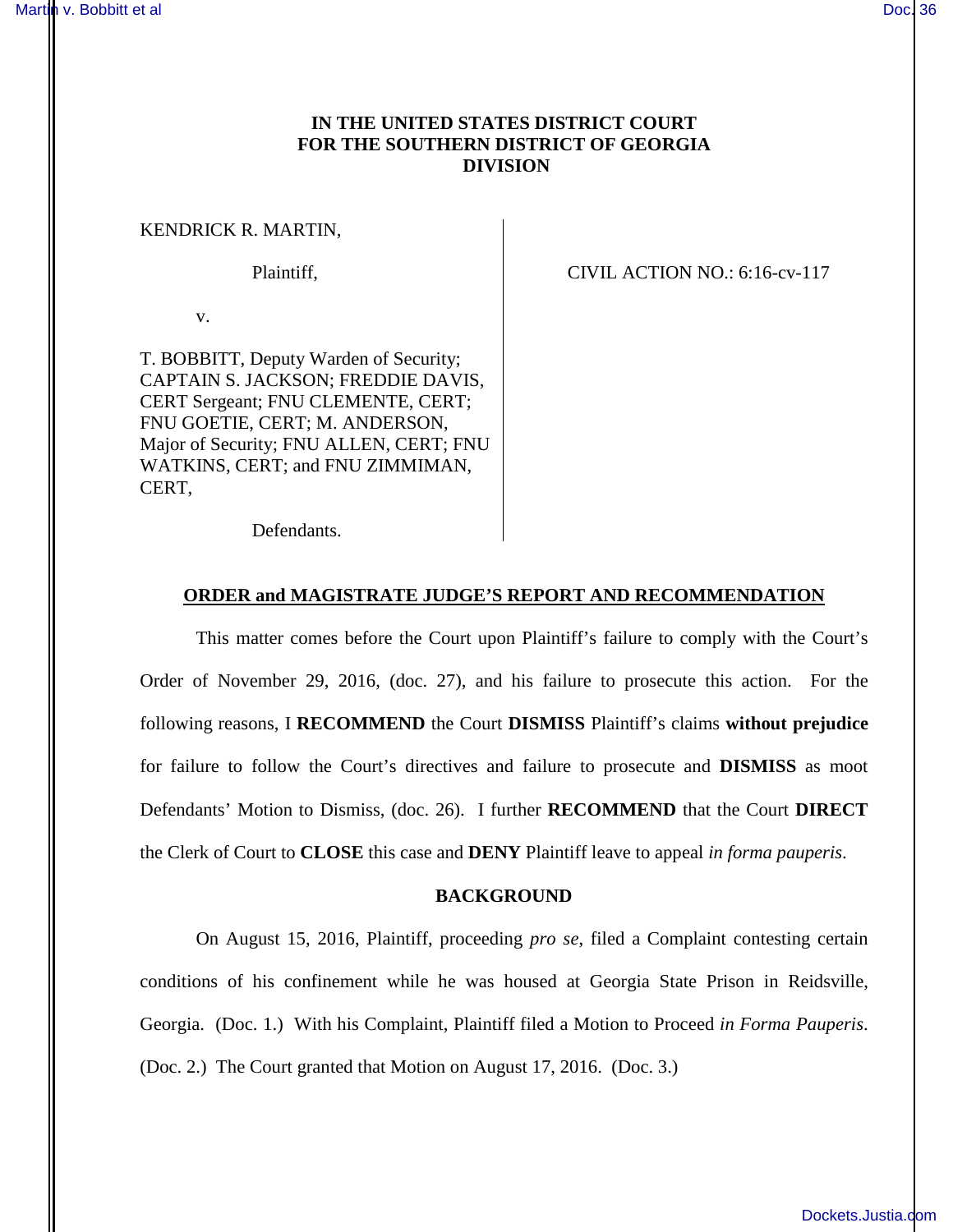On September 23, 2016, I issued a Report and recommended Plaintiff's monetary damages claims against Defendants in their official capacities be dismissed. (Doc. 8, pp. 4–5.) The Court directed that a copy of Plaintiff's Complaint be served upon Defendants based on Plaintiff's contentions he was subjected to a use of force by Defendants Zimmiman, Watkins, Allen, Clemente, and Goetie and that Defendants Bobbitt, Anderson, Jackson, and Davis witnessed this use of force and failed to intervene on Plaintiff's behalf. (Doc. 9, pp. 5–7.) Plaintiff failed to file Objections, and the Court adopted the Report and Recommendation as the opinion of the Court. (Doc. 10.)

In its service Order, the Court provided instructions to Plaintiff regarding the prosecution of this action. (Doc. 9, pp. 9–12.) The Court instructed Plaintiff that, if he "does not press his case forward, the Court may dismiss it for want of prosecution." (Id. at p. 11.) The Court specifically informed Plaintiff of his obligation to respond to a motion to dismiss within 14 days of service of such a motion. (Id.) The Court explained that, should Plaintiff fail to respond to such a motion, the Court will assume that he does not oppose the Motion. (Id. at p. 12.)

Defendants filed a Motion to Dismiss all claims against them on November 22, 2016. (Doc. 26.) On November 29, 2016, the Court instructed Plaintiff to respond to Defendants' Motion to Dismiss within fourteen (14) days. (Doc. 27.) The Court again alerted Plaintiff that, should he fail to respond to the Motion to Dismiss, the Court would presume he does not oppose the Motion. ( $\underline{Id}$ , at p. 2.) In addition, the Court provided Plaintiff with a copy of Federal Rules of Civil Procedure 41 and 12 to ensure that he had full notice of the requirements of the Rules regarding motions to dismiss. (Id. at pp. 2–3) Plaintiff's Response to Defendant's Motion to Dismiss was to be filed on or before December 13, 2016. The Court has received no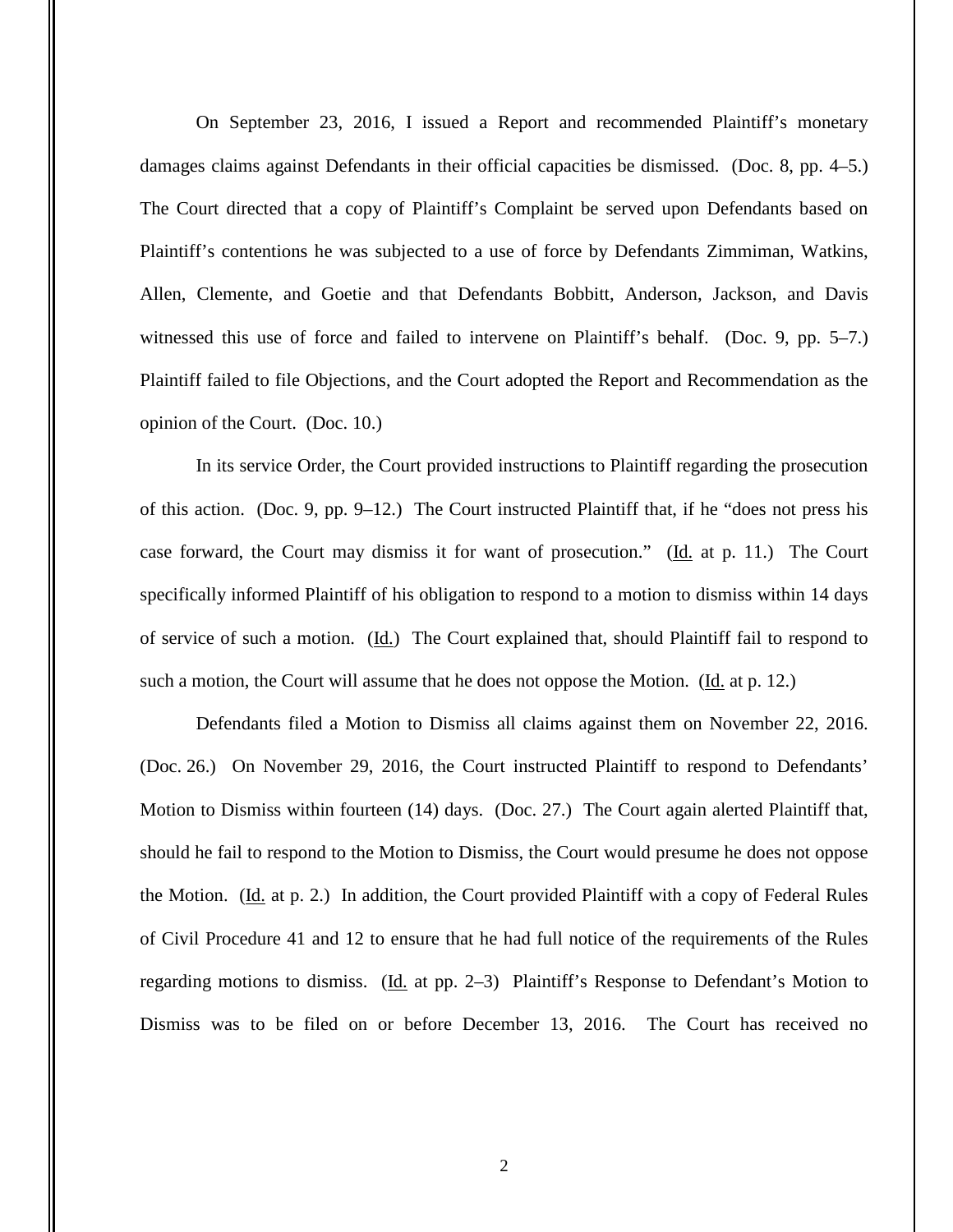notifications that any of its Orders or any other pleadings filed in this case have been returned or otherwise were unable to reach Plaintiff.

Plaintiff has entirely failed to respond to Defendants' Motion to Dismiss.<sup>1</sup>

### **DISCUSSION**

The Court must now determine how to address Plaintiff's failure to comply with this Court's Orders and his failure to respond to Defendants' Motion to Dismiss. For the reasons set forth below, I **RECOMMEND** that the Court **DISMISS** Plaintiff's claims and **DENY** him leave to appeal *in forma pauperis*.

## **I. Dismissal for Failure to Prosecute and Follow this Court's Orders**

A district court may dismiss a plaintiff's claims for failure to prosecute pursuant to Federal Rule of Civil Procedure 41(b) ("Rule 41(b)") and the court's inherent authority to manage its docket. Link v. Wabash R.R. Co., 370 U.S.  $626 (1962)$ ; Coleman v. St. Lucie Cty. Jail, 433 F. App'x 716, 718 (11th Cir. 2011) (citing Fed. R. Civ. P. 41(b) and Betty K Agencies, Ltd. v. M/V MONADA, 432 F.3d 1333, 1337 (11th Cir. 2005)). In particular, Rule 41(b) allows for the involuntary dismissal of a plaintiff's claims where he has failed to prosecute those claims, comply with the Federal Rules of Civil Procedure or local rules, or follow a court order. Fed. R. Civ. P. 41(b); see also Coleman, 433 F. App'x at 718; Sanders v. Barrett, No. 05-12660, 2005 WL 2640979, at \*1 (11th Cir. Oct. 17, 2005) (citing Kilgo v. Ricks, 983 F.2d 189, 192 (11th Cir. 1993)); cf. Local R. 41.1(b) ("[T]he assigned Judge may, after notice to counsel of record, *sua* 

 $\overline{a}$ 

<sup>&</sup>lt;sup>1</sup> Defendants moved to stay proceedings pending a ruling on their Motion to Dismiss on December 6, 2016. (Doc. 30.) The Court granted Defendants' Motion to Stay but advised Plaintiff he was not relieved of his obligation to respond to Defendants' Motion to Dismiss. (Doc. 31, p. 4.)

 $2 \text{ In } \underline{\text{Wabash}}$ , the Court held that a trial court may dismiss an action for failure to prosecute "even without affording notice of its intention to do so." 370 U.S. at 633. Nonetheless, in the case at hand, the Court repeatedly advised Plaintiff that his failure to respond to the Motion to Dismiss would result in dismissal of this action.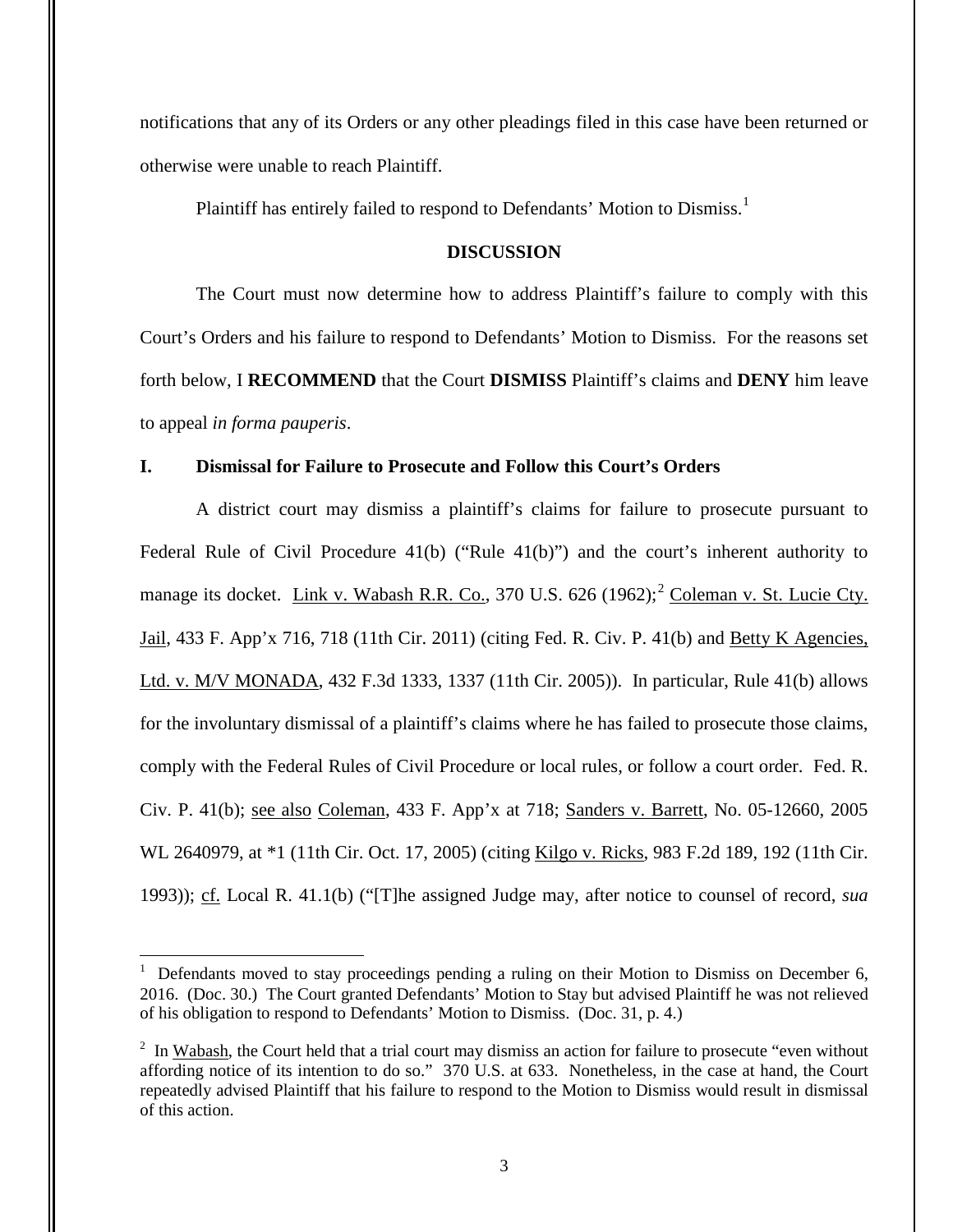*sponte* . . . dismiss any action for want of prosecution, with or without prejudice[,] . . . [based on] willful disobedience or neglect of any order of the Court.") (emphasis omitted). Additionally, a district court's "power to dismiss is an inherent aspect of its authority to enforce its orders and ensure prompt disposition of lawsuits." Brown v. Tallahassee Police Dep't, 205 F. App'x 802, 802 (11th Cir. 2006) (quoting Jones v. Graham, 709 F.2d 1457, 1458 (11th Cir. 1983)).

It is true that dismissal with prejudice for failure to prosecute is a "sanction . . . to be utilized only in extreme situations" and requires that a court "(1) conclud[e] a clear record of delay or willful contempt exists; and (2) mak[e] an implicit or explicit finding that lesser sanctions would not suffice." Thomas v. Montgomery Cty. Bd. of Educ., 170 F. App'x 623, 625–26 (11th Cir. 2006) (quoting Morewitz v. West of Eng. Ship Owners Mut. Prot. & Indem. Ass'n (Lux.), 62 F.3d 1356, 1366 (11th Cir. 1995)); see also Taylor v. Spaziano, 251 F. App'x 616, 619 (11th Cir. 2007) (citing Morewitz, 62 F.3d at 1366). By contrast, dismissal without prejudice for failure to prosecute is not an adjudication on the merits, and therefore, courts are afforded greater discretion in dismissing claims in this manner. Taylor, 251 F. App'x at 619; see also Coleman, 433 F. App'x at 719; Brown, 205 F. App'x at 802–03.

While the Court exercises its discretion to dismiss cases with caution, dismissal of this action without prejudice is warranted. See Coleman, 433 F. App'x at 719 (upholding dismissal without prejudice for failure to prosecute Section 1983 complaint where plaintiff did not respond to court order to supply defendant's current address for purpose of service); Taylor, 251 F. App'x at 620–21 (upholding dismissal without prejudice for failure to prosecute, because plaintiffs insisted on going forward with deficient amended complaint rather than complying, or seeking an extension of time to comply, with court's order to file second amended complaint); Brown, 205 F. App'x at 802–03 (upholding dismissal without prejudice for failure to prosecute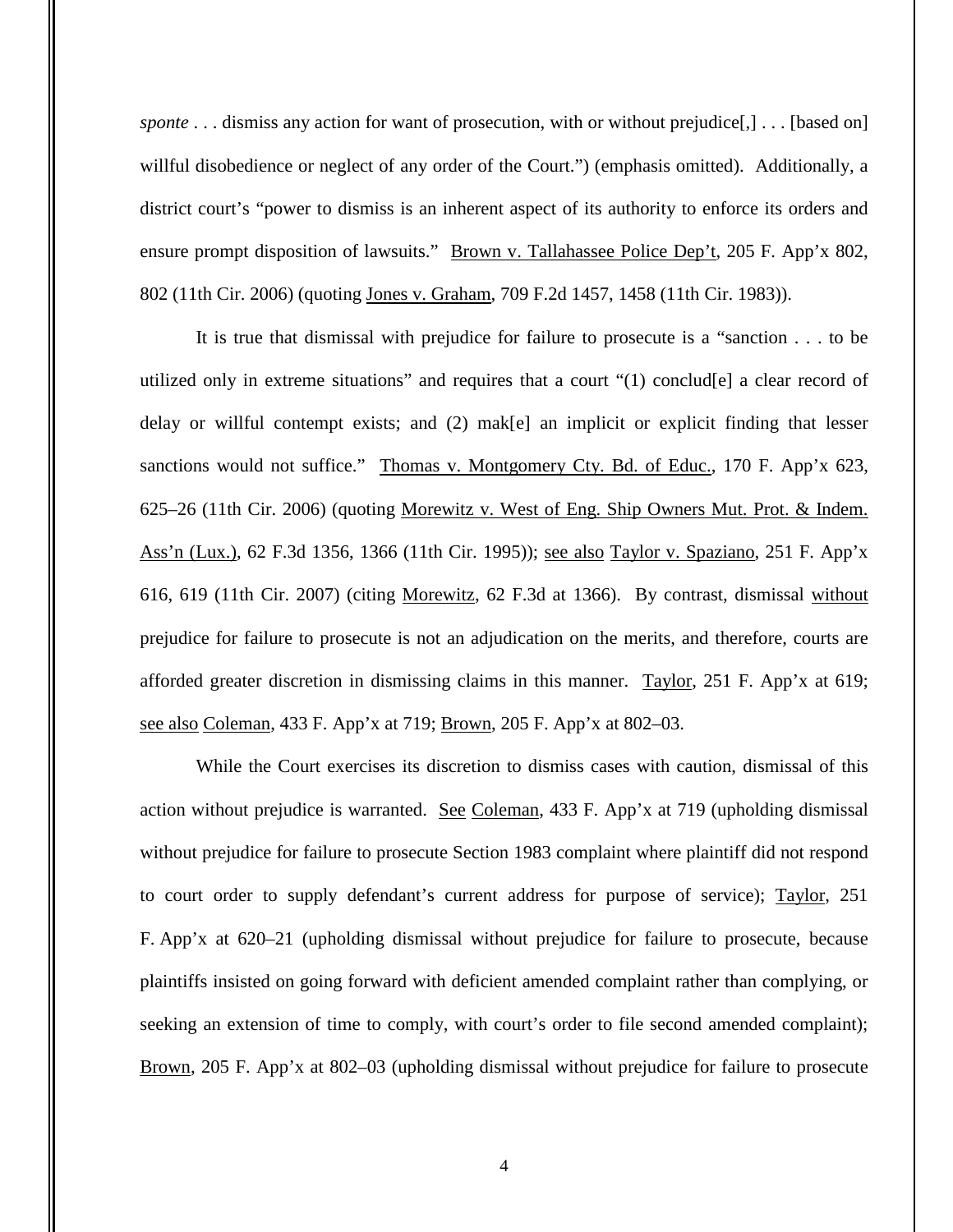Section 1983 claims, where plaintiff failed to follow court order to file amended complaint and court had informed plaintiff that noncompliance could lead to dismissal).

Despite having been advised of his obligation to respond to Defendants' Motion to Dismiss and the consequences for failing to respond on several occasions, Plaintiff has not filed any opposition to Defendants' Motion. Additionally, with Plaintiff not having taken any action in this case for a month and a half and not having made any response to the Motion to Dismiss, he has failed to diligently prosecute his claims.

Thus, I **RECOMMEND** the Court **DISMISS** Plaintiff's Section 1983 Complaint, (doc. 1), **without prejudice** for failure to prosecute and failure to follow this Court's Orders, **DISMISS** as moot Defendants' Motion to Dismiss, and **DIRECT** the Clerk of Court to **CLOSE** this case.

## **II. Leave to Appeal** *in Forma Pauperis*

The Court should also deny Plaintiff leave to appeal *in forma pauperis*. Though Plaintiff has, of course, not yet filed a notice of appeal, it would be appropriate to address that issue in the Court's order of dismissal. See Fed. R. App. P.  $24(a)(3)$  (trial court may certify that appeal is not take in good faith "before or after the notice of appeal is filed").

An appeal cannot be taken *in forma pauperis* if the trial court certifies, either before or after the notice of appeal is filed, that the appeal is not taken in good faith. 28 U.S.C.  $§$  1915(a)(3); Fed. R. App. P. 24(a)(3). Good faith in this context must be judged by an objective standard. Busch v. Cty. of Volusia, 189 F.R.D. 687, 691 (M.D. Fla. 1999). A party does not proceed in good faith when he seeks to advance a frivolous claim or argument. See Coppedge v. United States, 369 U.S. 438, 445 (1962). A claim or argument is frivolous when it appears the factual allegations are clearly baseless or the legal theories are indisputably meritless. Neitzke v.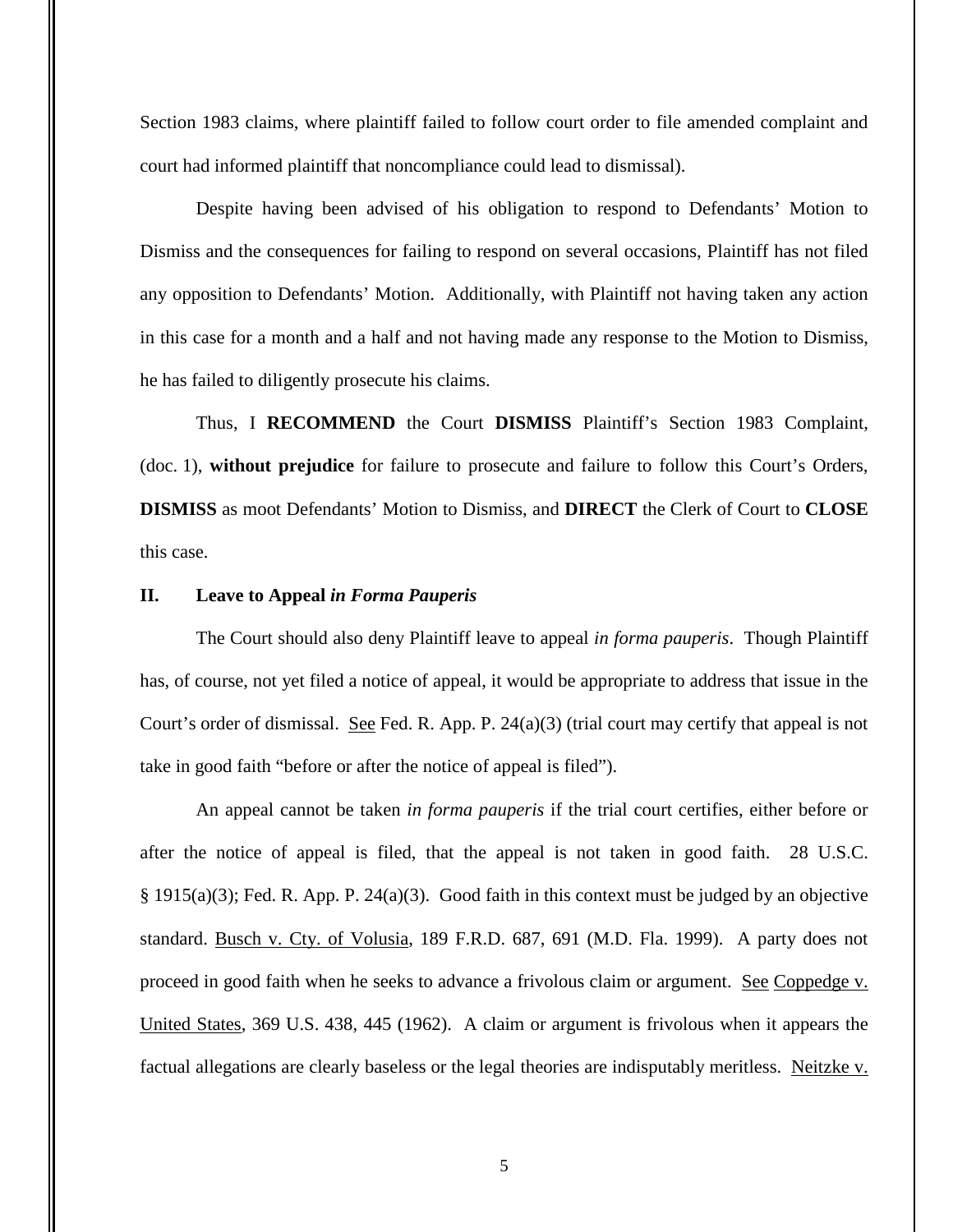Williams, 490 U.S. 319, 327 (1989); Carroll v. Gross, 984 F.2d 392, 393 (11th Cir. 1993). Or, stated another way, an *in forma pauperis* action is frivolous and, thus, not brought in good faith, if it is "without arguable merit either in law or fact." Napier v. Preslicka, 314 F.3d 528, 531 (11th Cir. 2002); see also Brown v. United States, Nos. 407CV085, 403CR001, 2009 WL 307872, at \*1–2 (S.D. Ga. Feb. 9, 2009).

Based on the above analysis of Plaintiff's failure to follow this Court's directives and failure to prosecute, there are no non-frivolous issues to raise on appeal, and an appeal would not be taken in good faith. Thus, the Court should **DENY** Plaintiff *in forma pauperis* status on appeal.

#### **CONCLUSION**

For the above-stated reasons, I **RECOMMEND** the Court **DISMISS** this action, **without prejudice**, **DISMISS** as moot Defendants' Motion to Dismiss, and **DIRECT** the Clerk of Court to enter the appropriate judgment of dismissal and to **CLOSE** this case. I further **RECOMMEND** that the Court **DENY** Plaintiff leave to proceed *in forma pauperis* on appeal.

The Court **ORDERS** any party seeking to object to this Report and Recommendation to file specific written objections within **fourteen (14) days** of the date on which this Report and Recommendation is entered. Any objections asserting that the Magistrate Judge failed to address any contention raised in the pleading must also be included. Failure to do so will bar any later challenge or review of the factual findings or legal conclusions of the Magistrate Judge. See 28 U.S.C. §  $636(b)(1)(C)$ ; Thomas v. Arn, 474 U.S. 140 (1985). A copy of the objections must be served upon all other parties to the action. The filing of objections is not a proper vehicle through which to make new allegations or present additional evidence.